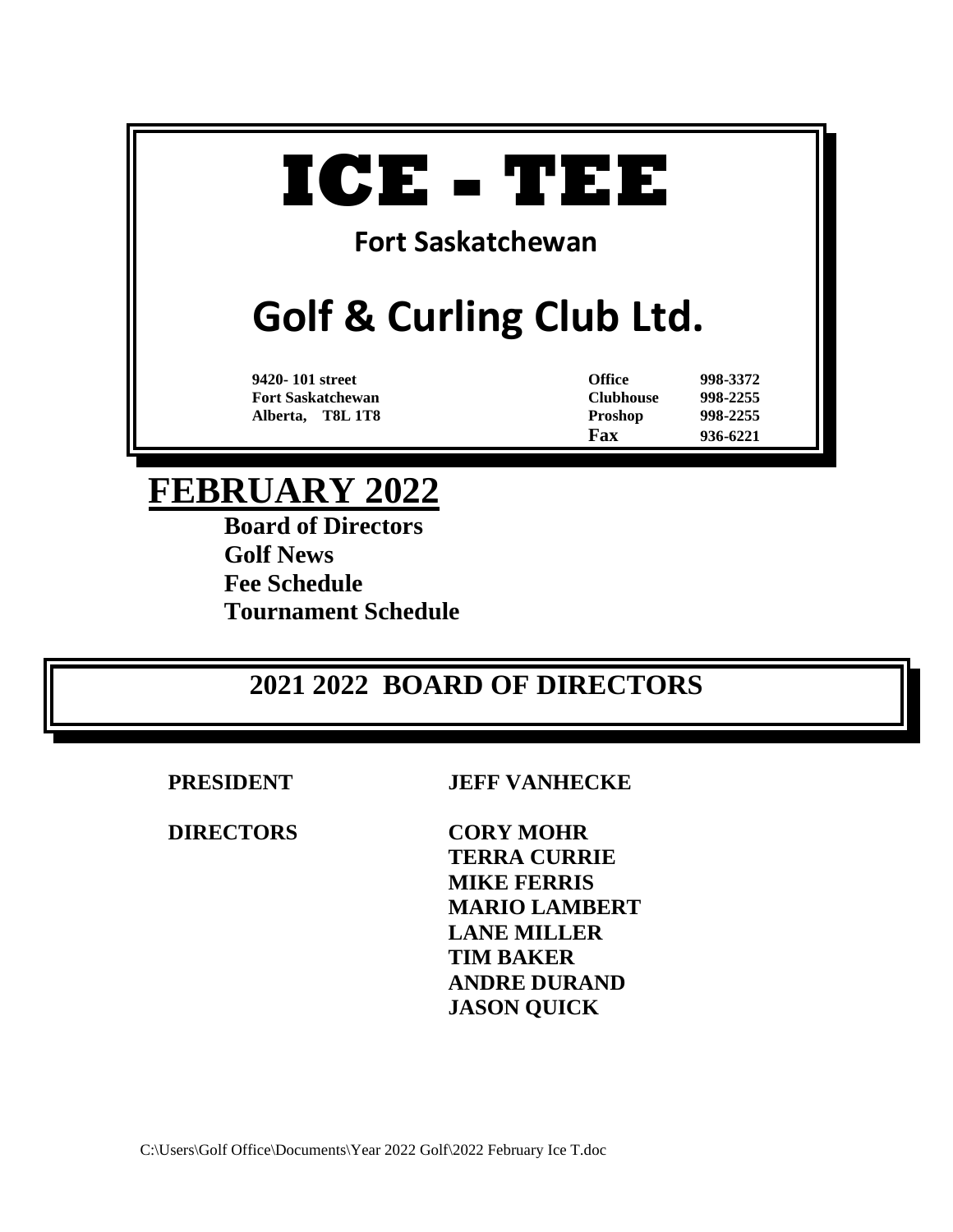# **LEAGUES**

#### **LADIES:**

**Tuesday AM League:** The league fee will be \$30.00 this year which covers windup prizes. This is an open league and new members are welcome. Sign up is individual and tee-times start at 9:00 a.m. The league will begin May 3<sup>rd</sup> or 10<sup>th</sup> (weather dependant) and conclude Sept. 6<sup>th</sup> or 13th. Ladies can purchase a prime or weekday membership or purchase a 10 or 20 game pass to participate in this league.

**Tuesday PM League:** This league will be keeping the same format as last year and if enough ladies sign up we can return to a shotgun start. Ladies can sign up as a single, twosome, threesome or foursome. We are continuing with the "spot sharing" for 2022 which means 2 people can share a spot (or 3 people can share 2 spots, etc) so if you can't make every week, this may be an attractive option. A weekday or prime membership or a league pass costing \$570 plus gst (on or before Mar  $31<sup>st</sup>$  or \$600 plus gst (after March  $31<sup>st</sup>$ ) will have to be purchased for each spot. Proceeds from the weekly 50/50 draws will be used to cover the cost of the windup. The league will begin May  $3<sup>rd</sup>$  (of course weather dependant) and run for 20 weeks. In the event of rainouts (where the course is closed), rain checks will be issued so make up games will not be required.

#### **MENS:**

**Smith Insurance Mens League:** Mens league will be held on Thursday nights for 20 weeks beginning April 28th (weather dependant) with a shotgun start at 5:30 p.m. and winding up on Saturday Sept. 17th . The 1 extra week in the schedule allows for 1 rain out. This year the only option to participate in the Mens leagues will either be to purchase a Prime or Week-day membership or League Pass costing \$570 plus gst (on or before Mar 31st) or \$600 plus gst (after March 31<sup>st</sup>). The League Pass is ONLY good for 9 HOLES on Thursday night. Additional cost for the meal portion of mens night will be \$465.00. Four players must be paid for the team to be registered. Spares are not required to pay green fees.

**IMPORTANT NOTE:** 2021 *teams will be given the right to reserve their spot for the upcoming year as long as you register by phoning the office (no emails please) by March 18th. After March 18th, the teams on the waiting list will be contacted to register and last years teams that we have not heard from will be removed from the list. It will then proceed as a first come first serve basis until registration deadline of March 31st .*

#### **Seniors Mens League**

In order for this league to proceed, a new organizer(s) will be required for the 2022 season. Please advise the office asap if you would be interested in organizing this league. This league runs on Thursday mornings, starting April 28<sup>th</sup> or May 5<sup>th</sup> (weather dependant). Weekly Registration begins at 8:30 a.m. with hole assignments at 8:45 and tee off at 9:00 (non members welcome). It runs until late September. It is a pay as you go system.

**Senior Interclub Golf:** The seniors inter club plays four home games and four away games which are usually played Monday and Wednesday earlier in the season (May/June). There is a charge to cover lunches for team members and substitutes. We will be looking for players age 55 and over. There will be sign up sheets posted on the Proshop bulletin board for interested seniors.

#### **Junior Golf**

Junior golf lessons will be held in July and August and registration will be advertised in the City of Fort Saskatchewan Leisure Guide with payment made to the City. Dates and times tba.

#### **Private Tournaments:**

Costs are the same as Green Fee Schedule. Clubhouse facility available for meals and prize presentations. Contact Club Manager or office for prices and information.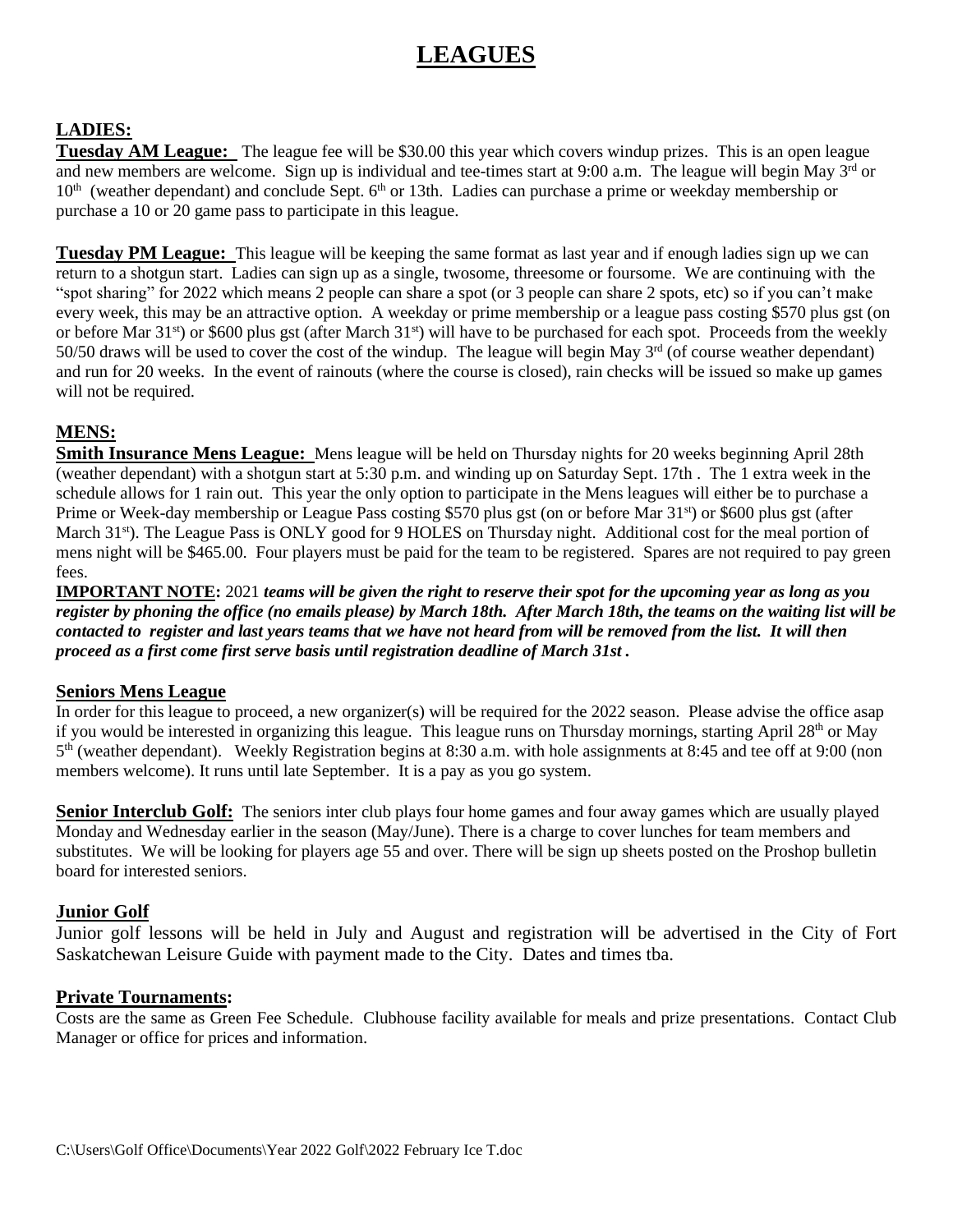## **MEMBERSHIP**

#### **Prime Member**

You can play golf 7 days a week.

#### **Weekday Member**

You can play golf 5 days a week, Monday through Friday (EXCLUDING HOLIDAYS).

## Outstanding Accounts Receivables must be paid in full before 2022 golf memberships will be accepted.

| <b>Mar. 31st</b>                                                                                                                                                       |                       |                       |                       | Shareholder after<br><b>Mar. 31st</b> |  |  |
|------------------------------------------------------------------------------------------------------------------------------------------------------------------------|-----------------------|-----------------------|-----------------------|---------------------------------------|--|--|
| Prime                                                                                                                                                                  | $$1250.00$ (plus gst) | $$1350.00$ (plus gst) | $$1350.00$ (plus gst) | $$1450.00$ (plus gst)                 |  |  |
| Weekday (does not include week-<br>end tournaments)                                                                                                                    | \$990.00 (plus gst)   | $$1090.00$ (plus gst) | \$1090.00 (plus gst)  | $$1190.00$ (plus gst)                 |  |  |
| Junior (18 and under as of April<br>$1st$ , 2022)                                                                                                                      | $$400.00$ (plus gst)  | $$430.00$ (plus gst)  | $$440.00$ (plus gst)  | $$470.00$ (plus gst)                  |  |  |
| Intermediate (full time student<br>with student ID card – no<br>apprentice programs)                                                                                   | $$675.00$ (plus gst)  | $$750.00$ (plus gst)  | $$675.00$ (plus gst)  | \$750.00 (plus gst)                   |  |  |
| <b>Companion Membership</b><br>1 paid full member at above mentioned rates (prime or weekday – highest cost membership applies to the 1 <sup>st</sup> full membership) |                       |                       |                       |                                       |  |  |

**1 paid full member at above mentioned rates (prime or weekday – highest cost membership applies to the 1st full membership). Every subsequent member that lives in the same household (restricted to spouse, common law partner, children 18 and under as of April 1st) receives 10% discount on whichever membership option they choose)**

## **DEADLINE: MARCH 31st FOR EARLY BIRD PAYMENT**

#### **DUES MAY BE PAID BY PHONE WITH M/CARD OR VISA - 780-998-3372**

# NOTE: If you have not given us your e-mail, please send it to [fortsaskgolfcurling@shaw.ca](mailto:fortsaskgolfcurling@shaw.ca)